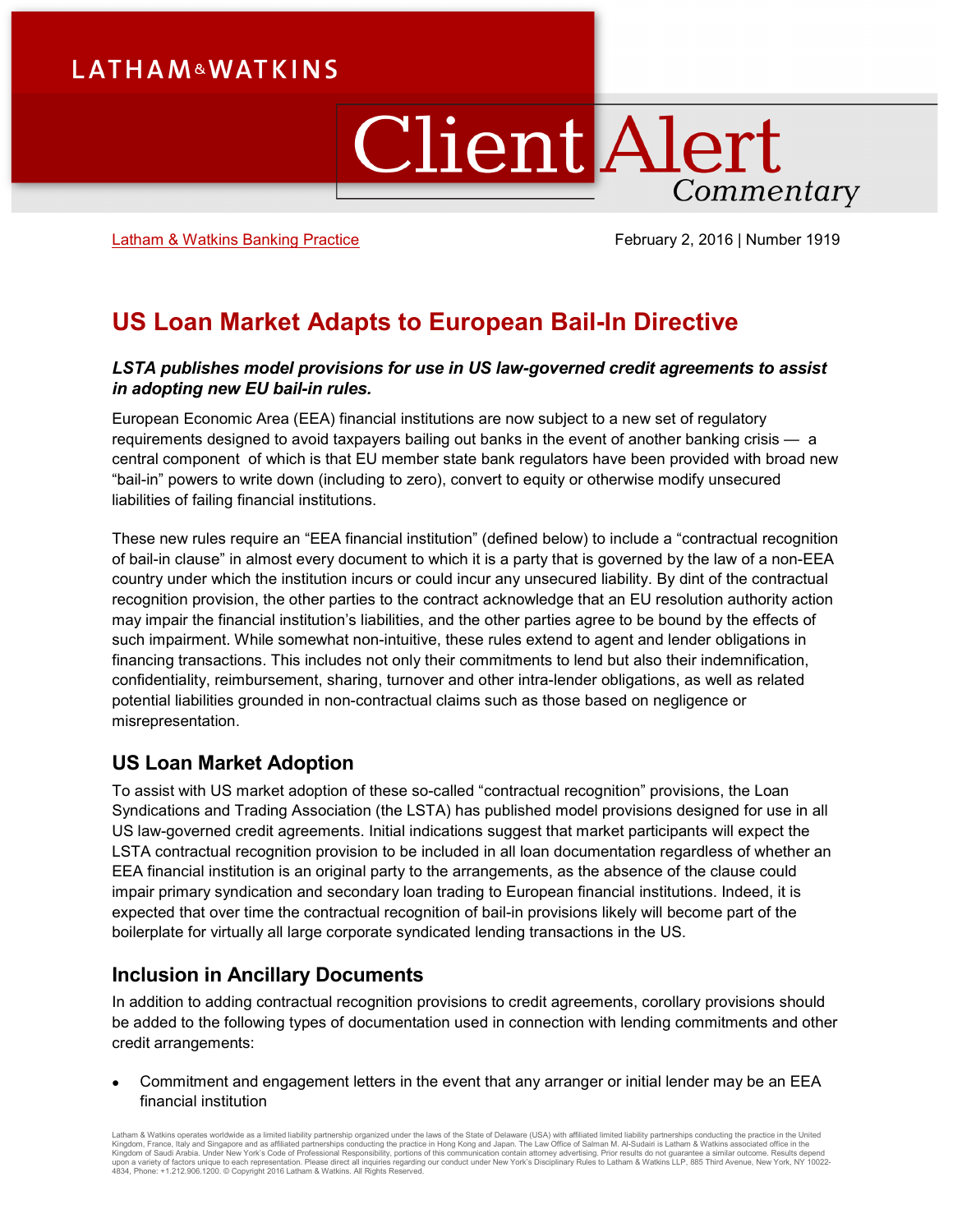- Term sheets to the effect that the definitive loan documentation will contain the EU bail-in contractual recognition provisions
- Other loan documents under which the agent (or any other lender) assumes any indemnification, reimbursement, sharing, turnover, confidentiality, or other payment or performance obligations (*e.g.*, intercreditor agreements, agreements among lenders, security agreements, guaranties and other collateral documents), obligations to obtain consent, restrictions on creditor actions, or administrative agent responsibilities, including to provide notices and distribute borrower information. In practice, market participants may decide to simply include cross-references back to the contractual recognition provision in the primary credit agreement to which such ancillary documents relate.

## **Material Amendments/Incrementals/Secondary Purchases and "Impracticability"**

Contractual recognition provisions are required not only in new agreements, but should be included as part of any "material amendment" of an existing contract. In connection with incremental facilities governed by New York and other non-EEA laws, lenders may ask that the provisions be added. However, that may not always be possible unless a lender vote sufficient to modify the relevant provisions accompanies the addition of the incremental. Similarly, an EEA financial institution that buys into an existing facility may request that contractual recognition provisions be added, but that may not be possible without a lender vote

Care should be taken to examine the specific amendment provisions of each individual credit agreement to assess whether and at what level of assent a lender vote may be needed.

The bail-in rules do provide an "impracticability" excuse for EEA financial institutions entering into contracts that contain no bail-in recognition provision, but as of the date of this *Client Alert*, bank regulators in the individual EU member states have yet to offer guidance as to the scope and contours of the impracticability excuse or how it will be applied.

## **Why Is the EU Requiring "Contractual Recognition" of the Bail-In Powers in Contracts Governed by the Laws of Non-EEA Countries?**

If an agreement is governed by the laws of a jurisdiction in a non-EEA country, there is a risk that a court in that jurisdiction may challenge or disregard the application of the bail-in powers of the EEA financial institution's home country resolution authority. Accordingly, EEA financial institutions are required to include in their non-EU law-governed contracts so-called "contractual recognition" clauses to reduce this risk with respect to an EEA financial institution's covered liabilities.

# **"EEA" Countries – Whose Banking Regulators Have "Bail-In" Powers?**

As of the date of writing, the bail-in rules are already in effect for EU member state financial institutions: Austria, Belgium, Bulgaria, Croatia, Republic of Cyprus, Czech Republic, Denmark, Estonia, Finland, France, Germany, Greece, Hungary, Ireland, Italy, Latvia, Lithuania, Luxembourg, Malta, Netherlands, Poland, Portugal, Romania, Slovakia, Slovenia, Spain, Sweden and the UK.

Iceland, Liechtenstein and Norway, although not "EU" member states, are within the EEA and are required to enact national implementing legislation by the end of 2016.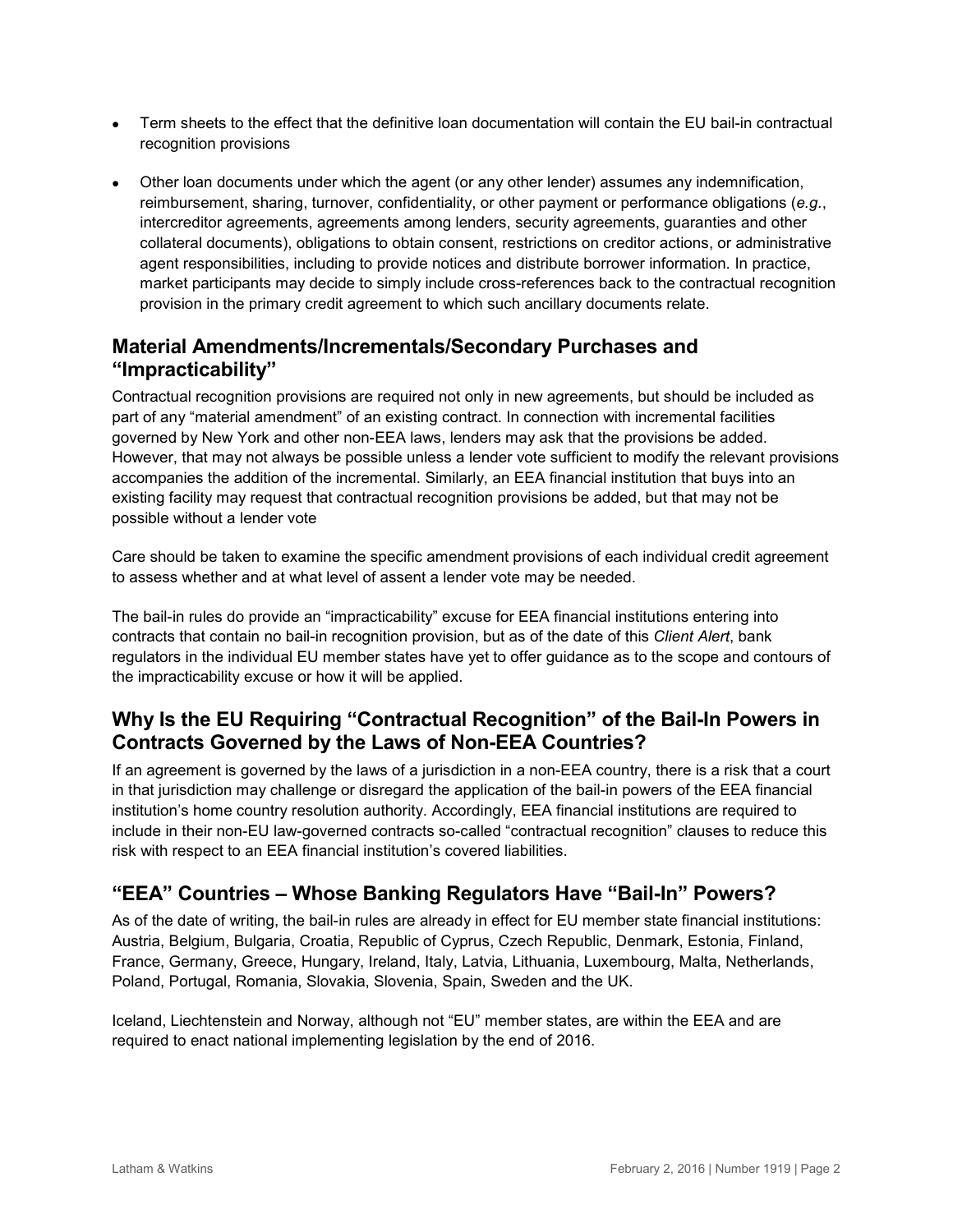Note that since Switzerland is not an EU member state, financial institutions organized under the laws of Switzerland are not subject to direct regulations under the bail-in rules, although their EEA subsidiaries may be within scope as described in clause (a) of the following paragraph.

### **Application to Branches and Affiliates**

Under the bail-in rules, an EEA financial institution includes "(a) any credit institution or investment firm established in any EEA Member Country [that] is subject to the supervision of an EEA Resolution Authority, (b) any entity established in an EEA Member Country [that] is a parent of an institution described in clause (a) of this definition, or (c) any financial institution established in an EEA Member Country [that] is a subsidiary of an institution described in clauses (a) or (b) of this definition and is subject to consolidated supervision with its parent."

In short:

- EEA financial institutions and their US branches fall within the scope of the regulations.
- US subsidiaries of EEA firms do not fall within the scope of the regulations.
- European branches of US banks do not fall within the scope of the regulations.

### **Secured Facilities Not Excluded**

While some loan market participants have assumed compliance would be unnecessary for senior secured transactions, the regulation will often also apply to documentation for senior secured credit facilities as well as unsecured transactions, as the obligations of the borrower may be undersecured and lender/agent obligations are generally unsecured.

### **What Types of Liabilities Are Excluded?**

Certain categories of liabilities are explicitly excluded from the bail-in powers' scope and therefore not mandatorily subject to "contractual recognition" in non-EEA jurisdictions. Some of these categories of excluded liabilities include: fully secured liabilities, EU insured deposits, certain liabilities owed to suppliers of goods or services, and certain liabilities to employees — none of which are likely to act to exclude the obligations of financial institutions party to lending transactions.

# **LMA Documentation**

The Loan Market Association has also published model bail-in provisions, for use in contracts governed by the laws of non-EEA jurisdictions other than the US.

*The scope of this note is limited to transactions governed by the laws of jurisdictions within the US.*